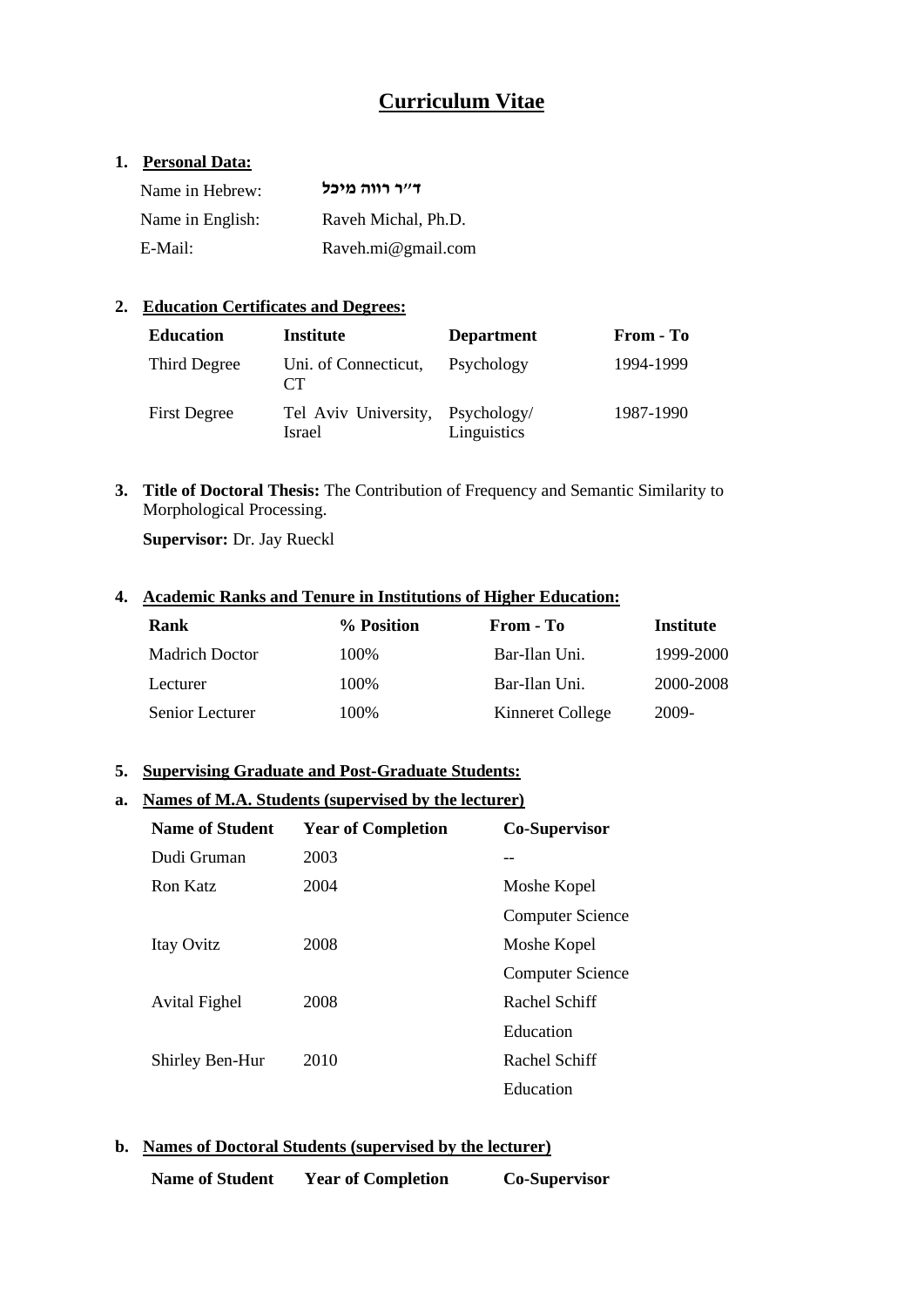| Reut Yamin |  |
|------------|--|

2006 Yakov Katz Education

## **6. Grants and Awards:**

| Year      | Name of Grant/Award                                                            |
|-----------|--------------------------------------------------------------------------------|
| 1994-1996 | Fulbright fellowship, awarded by United States-Israel Education<br>Foundation. |
| 1998      | Dissertation award, awarded by the University of Connecticut.                  |
| 1999      | Isabel Liberman Prize for Research in Reading, University of<br>Connecticut.   |

## **7. Research Grants:**

| From-To   | <b>Funding</b><br><b>Agency</b> | <b>Title of Research</b>                   | Amount | Names of<br><b>Research Partners</b> |
|-----------|---------------------------------|--------------------------------------------|--------|--------------------------------------|
| 2000-2001 | <b>NICH</b>                     | Morphological<br>processng                 | 6000\$ | Haskins Labs.                        |
| 2001-2002 | <b>FORD</b>                     | Morphological<br>processng                 | 6000\$ |                                      |
| 2003-2004 | Ministry of<br>Education        | Reading<br>development                     | 5000\$ | Reut Yamin                           |
| 2005-2006 | <b>ISF</b>                      | Morphological<br>processing in<br>Dyslexia |        | Rachel Schiff                        |

## **8. Organization of Scientific Conferences:**

2008 The Psychology of Gender, Personal, Social and Art Perspectives, Kinneret College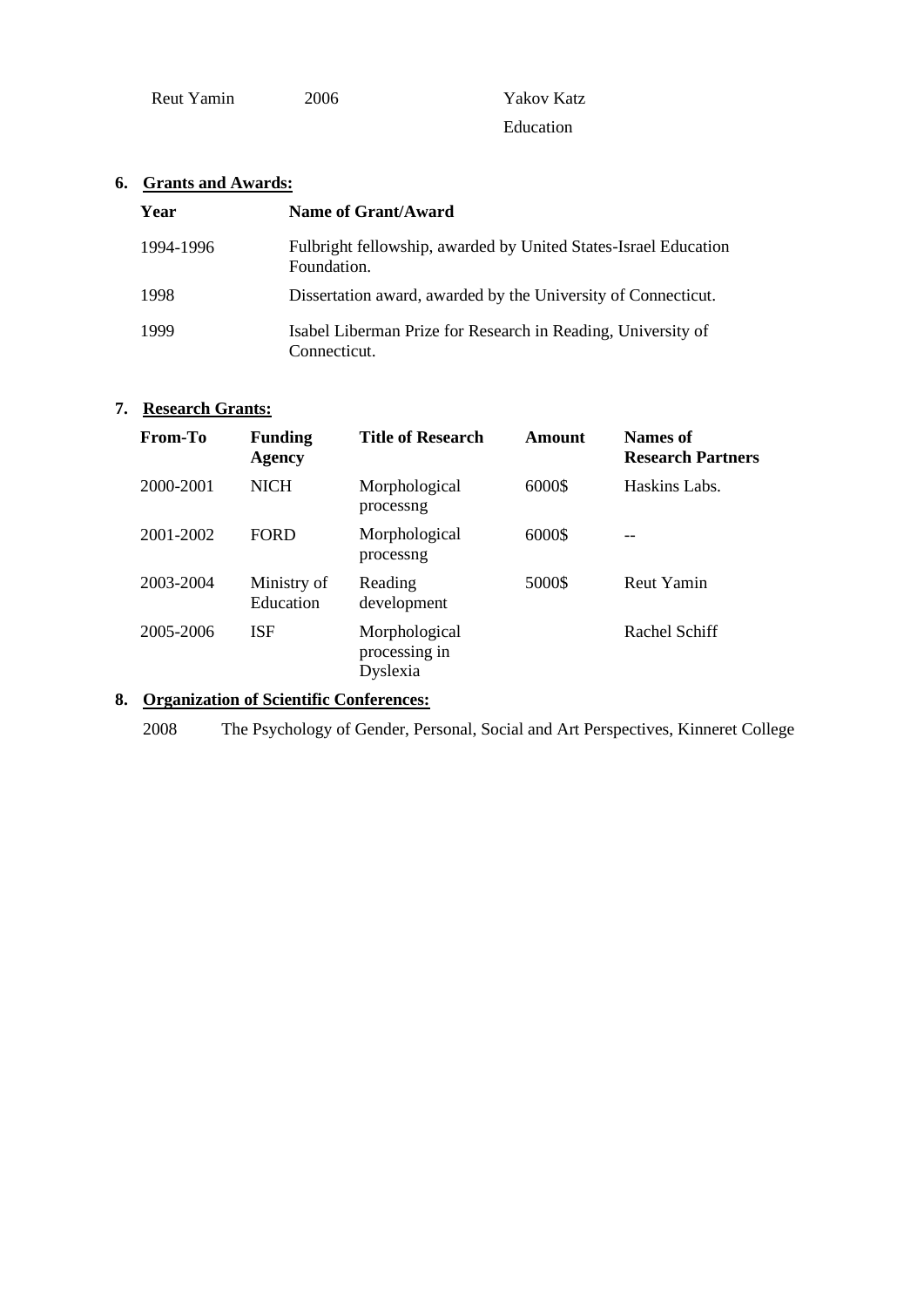#### **9. Positions Held:**

| From-To   | <b>Institute</b>           | <b>Position</b>           | % Position |
|-----------|----------------------------|---------------------------|------------|
| 2014-     | Western Galilee<br>College | Lecturer                  | 100\%      |
| 2007-2014 | Kinneret College           | Lecturer                  | 100\%      |
| 2010-2014 | <b>Ohalo College</b>       | Lecturer                  | 5%         |
| 2006-2007 | Tel-Hai College            | Lecturer                  | 10%        |
| 1999-2006 | Bar Ilan University        | Lecturer                  | 100\%      |
| 1994-1999 | Haskins Lab                | <b>Research Assistant</b> | 50%        |
| 1995-1999 | Uni. Of Connecticut        | <b>Teaching Assistant</b> | 50%        |
| 1993-1994 | Bar Ilan University        | Lecturer                  | 10%        |
| 1992-1994 | Bar Ilan University        | Research Assistant        | 50%        |

#### **10. Scientific Areas of Specialization:**

Cognitive Psychology, Psychology of Language, Readng and Dyslexia, Memory

#### **11. Miscellaneous:**

Teaching subjects: Methodological courses (Statistics, SPSS, Research Methods, Experimental lab), Introduction to Psychology, Social Psychology, Cognitive Psychology, Neuropsychology, Interpersonal Communication, Developmental Psychology, Language Development, Reading and Dyslexia.

#### **12. Academic Profile:**

My main research focus lies on language processes, primarily on the recognition of printed words. Our ability to recognize printed words is critical for reading acquisition and performance. Many reading problems arise from difficulties at this early stage of word recognition, and cause difficulties at higher levels of processing, in the analysis of the sentence structure and meaning. Therefore, it is important to understand what are the processes involved in word recognition and what makes them efficient.

My studies examine word recognition processes at the level of morphological representation, i.e., the structure and meaning of sub-word units, of skilled adult readers, adults with developmental dyslexia and young readers in elementary school grades. The first line of research, in collaboration with my Ph.D. advisor Jay Rueckl, examined morphological processing in adult skilled readers, with the aim of understanding how skilled readers identify and mentally represent the morphological structure of words they read. The strength of these studies lies at the use of computerized neural nets simulations and the elucidation of the key differences between word recognition models.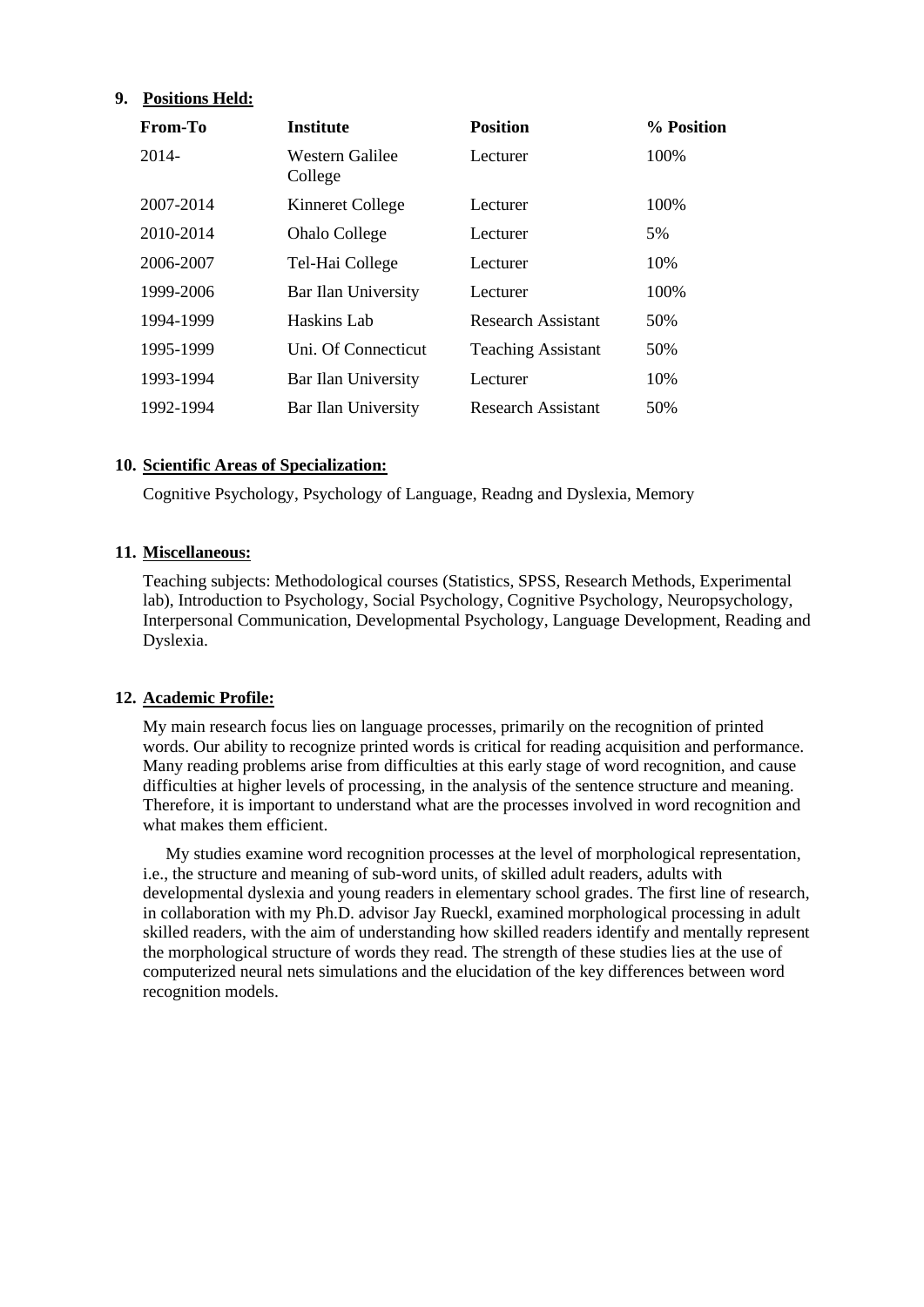The second line of research was funded by the Israeli Science Foundation and done in collaboration with Rachel Schiff from the School of Education in Bar-Ilan University. It examines whether adults with developmental dyslexia extract and represent morphemic units similarly to normal readers. Its uniqueness lies in the relatively large sample of adults with dyslexia, on which not much research exist, and in the use of implicit and on-line word recognition analyses. These studies have revealed several interesting findings. For example, in contrast to normal readers, adults with dyslexia did not show visual morphological priming, suggesting that in addition to their well-documented phonological deficit, individuals with dyslexia have difficulties at the level of morphological processing. Additional classification and comparison of different sub-types of developmental dyslexia contributed to clarifying the locus of the deficit.

A third line of research focuses in developmental aspects of morphological knowledge. This project uniquely applies research methods typically used in the investigation of adult wordrecognition to the investigation of the linguistic knowledge of young readers. A study within the doctorate dissertation of my advisee Reut Yamin examined for the first time the development of implicit morphological processing in Hebrew and revealed that very young readers show morphological processing of regular words similar to that of adult readers. In contrast, my subsequent studies examining the recognition of irregular morphological structures showed that higher order morphological representations that abstract away from surface or meaning inconsistencies develop gradually and require extensive exposure to the written language. Future research will address the type of exposure needed for such linguistic generalizations. These studies provide important and specific insights into the development of the mental lexicon and of reading acquisition.

In addition to the theoretical contribution of my research to the word recognition literature, it has practical implications. Specifically, the findings may lay the basis for diagnosing specific subtypes of reading disability and developing more efficient interventions in reading acquisition that incorporate attention to morphological processing.

Finally, a new area of research focuses on memory, specifically on false memory, using the DRM paradigm (a commonly used method to examine true and false memories for verbal material). This research, conducted in collaboration with Dr. Elisheva Ben-Artzi, investigates the effect of personality traits and mental sets on the levels of false memories. Our preliminary findings reveal that implicit activation by environmental context affect people's ability to discriminate between true and false memories. This may have forensic practical implications to the reliability of eyewitness testimonies.

#### **Teaching**

During my work at Bar-Ilan University and Kinneret and West Galelee Colleges I prepared and taught a variety of courses: Lectures, seminars, experimental labs, both at the B.A. and M.A. level. As the coordinator of the Introduction of Psychology course I have developed teaching materials including in-class group assignments and experimental demonstrations. I believe in active learning and grounding psychological concepts and phenomena in life experience. I invest personal attention and encouragement in the students yet have high academic demands from them.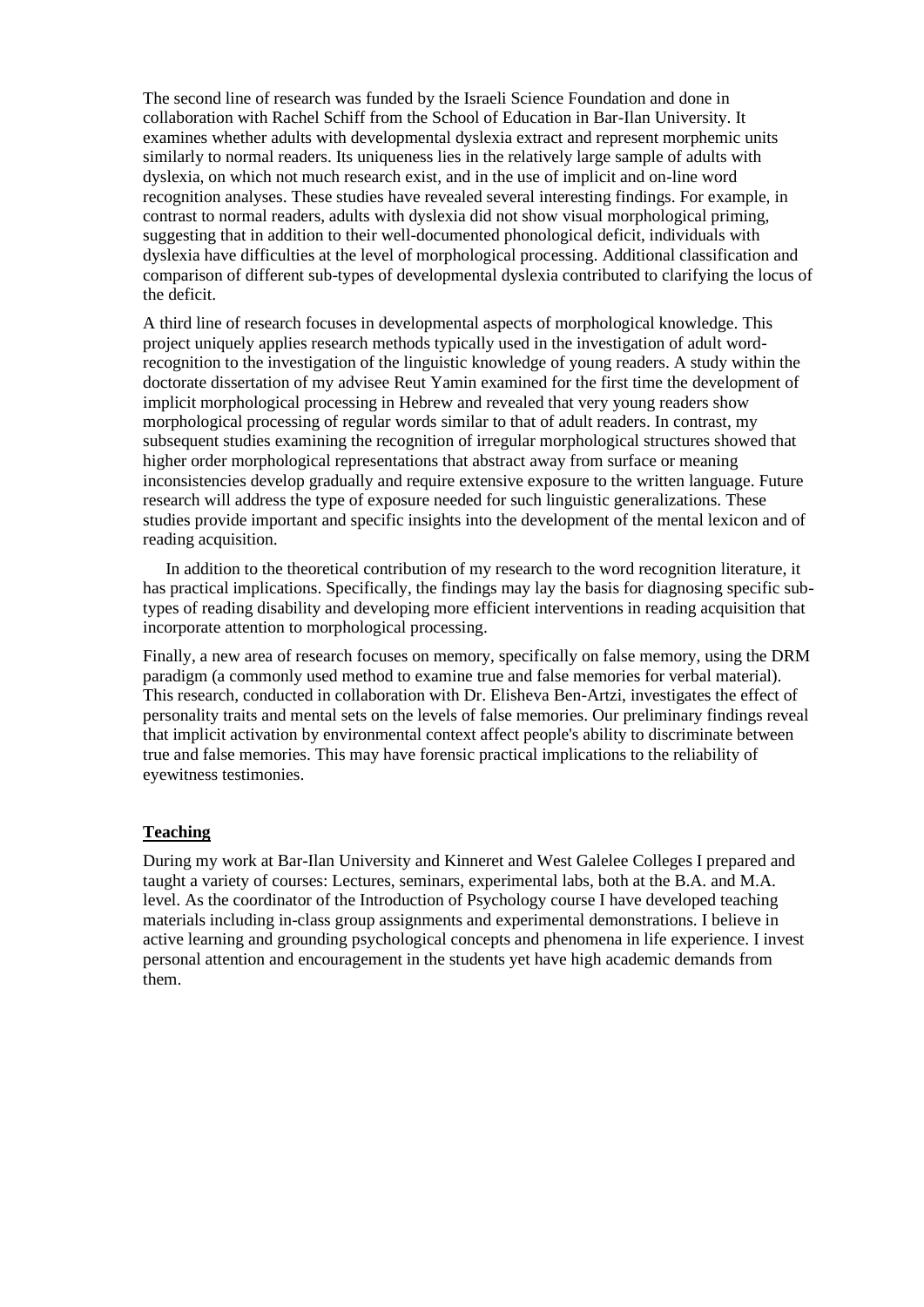## **Publications Raveh Michal, Ph.D.**

#### **A. Articles and Chapters in Books**

- 1. Feldman, L. B., & Raveh, M. (2003). When degree of semantic similarity influences morphological processing: Cross-languages and cross tasks comparisons. In: Y. Shimron (Ed.), *Language Processing and Language Acquisition in a Languages of Semitic, Root-Based, Morphology* (pp. 187-200). Amsterdam: John Benjamins.
- 2. Schiff, R., & Raveh, M. (2011). The characteristics of morphological processing during word recognition among reader with dyslexia. In O. Korat and D. Aram (Eds.) *Literacy and Language: Relationship, bilingualism and difficulties*. (pp. 399-413). Jerusalem: Maganes [in Hebrew]

#### **B. Articles in periodicals**

- 3. Rueckl, J.G., Micolinsky, M., Raveh, M., Miner, C.S., & Mars, F. (1997). Morphological priming, fragment completion, and connectionist networks. *Journal of Memory and Language, 36*, 382-405.
- 4. Rueckl, J.G., & Raveh, M. (1999). The Influence of morphological regularities on the dynamics of a connectionist network. *Brain & Language*, *68*, 110-117.
- *5.* Raveh, M., & Rueckl, J.G. (2000). Equivalent effects of inflected and derived primes: Long-term morphological priming in fragment completion and lexical decision*. Journal of Memory and Language, 42*, 103-119.
- 6. Raveh, M. (2002).The contribution of frequency and semantic similarity to morphological processing. *Brain and Language*, *81*, 312-325.
- 7. Schiff, R., & Raveh, M. (2007). Deficient morphological processing in adults with developmental dyslexia: Another barrier to efficient word recognition? *Dyslexia*, *13*, 110-129.
- 8. Schiff, R., Raveh, M., & Kahta, S. (2008). The developing mental lexicon: Evidence from morphological priming of irregular Hebrew forms*. Reading and Writing, 21*, 719-743.
- 9. Raveh, M., & Schiff, R. (2008). Visual and auditory morphological priming in adults with developmental dyslexia. *Scientific Studies of Reading*, *12*, 221-252.
- 10. Schiff, R., Raveh, M., & Fighel, A. (2012). The development of the mental lexicon: When morphological representations become devoid of their meaning. *Scientific Studies of Reading, 16,*  383-403.
- **11.** Raveh, M., Yamin, R., Fighel, A., Kahta, S., & Schiff, R. (2012). The development of morphological processing in visual word recognition: from concrete to abstract representations. *Literacy & Language, 4.* [in Hebrew]
- **12.** Ben-Artzi, E., & Raveh, M. (2016). Perfectionism and false memories: A signal detection analysis. *Personality and Individual Differences*, *101*, 132-136.
- 13. Vaknin-Nusbaum, V., Sarid, M., Raveh, M., & Nevo, E. (2016). The contribution of morphological awareness to reading comprehension in early stages of reading. *Reading and Writing*, *29(9)*, 1915-1934.
- 14. Vaknin-Nusbaum, & M., Raveh (2019). Cultivating morphological awareness improves reading skills in fifth-grade Hebrew readers. *Journal of educational research, 112*(3), 357-366.
- 15. Sarid, M., Meltzer, Y., & Raveh, M. (2019). Academic achievements of college graduates with learning disabilities vis-a-vis admission criteria and academic support. *Journal of Learning Disabilities*. (SJR H index: 79, Ranking: Q1, JCR 5-Yeras IF: 3.273).

#### **C. Papers in progress**